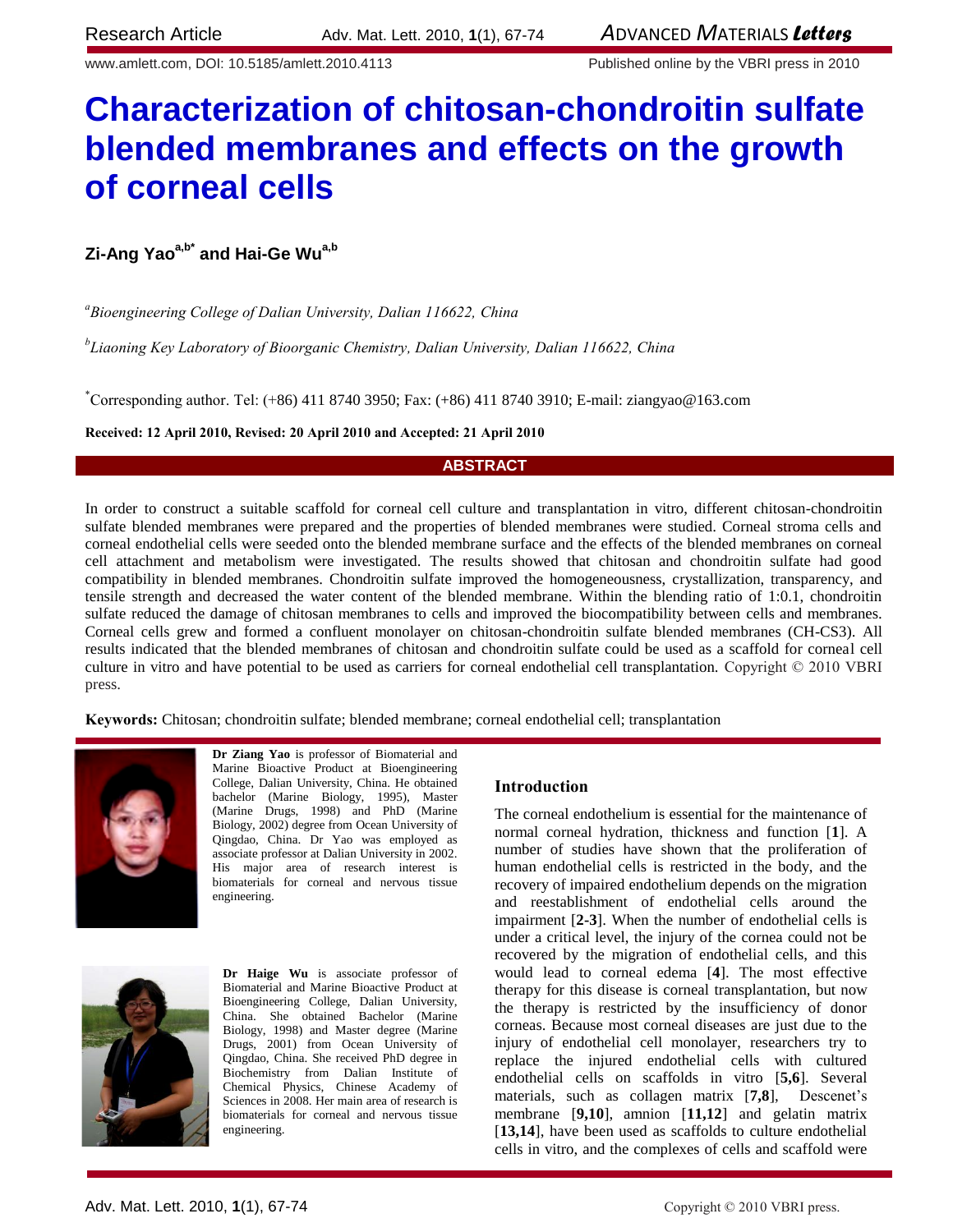transplanted into animal eyes to replace the injured endothelial layers. These results indicated that the cells cultured on scaffolds could restore the transparency and function of the cornea in the short-term, but that failure was inevitable in the long-term due to some defects of the scaffolds [**15, 16**]. Therefore, it is important to construct a more suitable scaffold for corneal endothelial cell transplantation.

Chitosan, derived from chitin, is comprised of β-(1-4) linked-2-amino-2-deoxy-D-glucopyranose (GlcN, D-unit) and 2-acetamido-2-deoxy-D-glucopyranose (GlcAc, Aunit). Chitosan molecules have positive charges and exhibit numerous other interesting physicochemical and biological properties, such as biological renewability, biodegradability, biocompatibility, non-antigenicity, nontoxicity and other bioactivities [**17, 18**]. More studies have shown that there are no inflammatory or allergic reactions following implantation, injection and topical application of chitosan in the body. Due to all these characteristics, chitosan has been regarded as one of the most promising materials for use in constructing tissue-engineered scaffolds. Numerous scaffolds made of chitosan have been widely applied in tissue engineering, such as bone tissue engineering [**19, 20**], skin tissue engineering [**21, 22**], cartilage tissue engineering [**23, 24**]. Chitosan concurrently drew more attention for its potential use in corneal cell transplantation [**25, 26**]. Our previous study showed that chitosan membranes had a hydrophilic surface, which could promote corneal cell adhesion and short-term proliferation, but a lot of corneal cells fell off from the chitosan membrane in long-term culture [**27, 28**]. In order to construct suitable membranes for corneal cell transplantation that have in vivo-like mechanical properties and can support long-term growth of corneal cells, we prepared blended membranes with chitosan and chondroitin sulfate. The properties of the blended membranes were characterized, and the biocompatibility of blended membranes with corneal cells was studied.

### **Experimental**

### *Materials*

Chitosan (deacetylation degree 95%, average molecular weight 300 kDa) was obtained from Zhejiang Aoxing Biotechnology Co., Ltd. (Zhejing, China). The chondroitin sulfate was obtained from Sigma Corporation. New Zealand rabbits weighing between 2.0 and 2.5 kg were obtained from the Laboratory Animal Center of Qingdao Drug Inspection Institute (Qingdao, China). All other reagents used were of analytical grade.

### *Preparation of chitosan and chitosan-chondroitin sulfate blended membranes*

Chitosan membranes, termed CH30, were obtained by drying 2% chitosan solution in 2% acetic acid on a glass plate at 40˚C in a drying oven for 48 h. Chitosanchondroitin sulfate blended membranes were obtained by drying mixed solutions of chitosan and chondroitin sulfate on a glass plate at 40˚C in a drying oven for 48 h. The dried membranes were immersed in 10% sodium hydroxide

solution for 30 min and then washed with distilled water until they were neutral. The concentration of chitosan solution was 2% in 2% acetic acid, and the concentration of chondroitin sulfate solution was 0.2% in water. The blending ratios of chitosan and chondroitin sulfate  $(v/v)$ were 1:0.02 (CH-CS1), 1:0.05 (CH-CS2), 1:0.1 (CH-CS3) and 1:0.2 (CH-CS4), chondroitin sulfate membranes were obtained by drying 2% chondroitin sulfate solution in distilled water on a plane plate at 40˚C in a drying oven for 48 h.

### *Corneal stroma cell culture*

Corneal stroma cells were isolated from rabbit corneas according to previously used methods [29]. The corneal stroma cells were cultured in F12/DMEM medium supplemented with 20% new-born bovine serum, 100 units/ml penicillin,  $100\mu\text{g/ml}$  streptomycin at  $37^{\circ}\text{C}$  in 5%  $CO<sub>2</sub>$  atmosphere.

### *Corneal endothelial cell culture*

Corneal endothelial cells were isolated from rabbit corneas according to previous methods [**29**] and cultured in the same medium and conditions as those of the corneal stroma cells.

### *Compatibility evaluation of chitosan and chondroitin sulfate in blended membranes*

The surface structure of chitosan and blended membranes was observed with scanning electron microscopy (XZ-650 HITACHI). The crystallinity of chitosan and blended membranes was examined with a Rigaku D/max X-ray diffractometer (CuK $\alpha$ , 40kV, 100mA, 2 $\theta$ =3-40, speed=6 degree/minute). The chemical bonds in chitosan and blended membranes were checked by Fourier transform infrared spectroscopy.

### *Evaluation of tensile strength*

The tensile strength of dried chitosan and blended membranes (length of 10 cm and width of 1 cm) was determined with a tensile strength tester (landw SE060) at a pulling speed of 10 mm/min under a temperature of 25˚C.

### *Evaluation of optical properties*

The membranes were fixed on silica glass (width of 1 cm), and then the silica glass with the membrane was inserted into a cuvette filled with 0.9% physiological saline solution. After 10 min, light transmittancy of chitosan and blended membranes was measured with a spectrophotometer (UV-1800) at room temperature at wavelengths between 345 nm and 800 nm.

### *Measurement of water content*

Chitosan and blended membranes were dried at 70˚C in a drying oven over night, and then membranes were immersed in distilled water over night after being weighed (recorded as dry mass, mdry). The membranes were then taken out, absorbed the superficial liquid and weighed quickly (recorded as hydrate mass, mhydrate). The water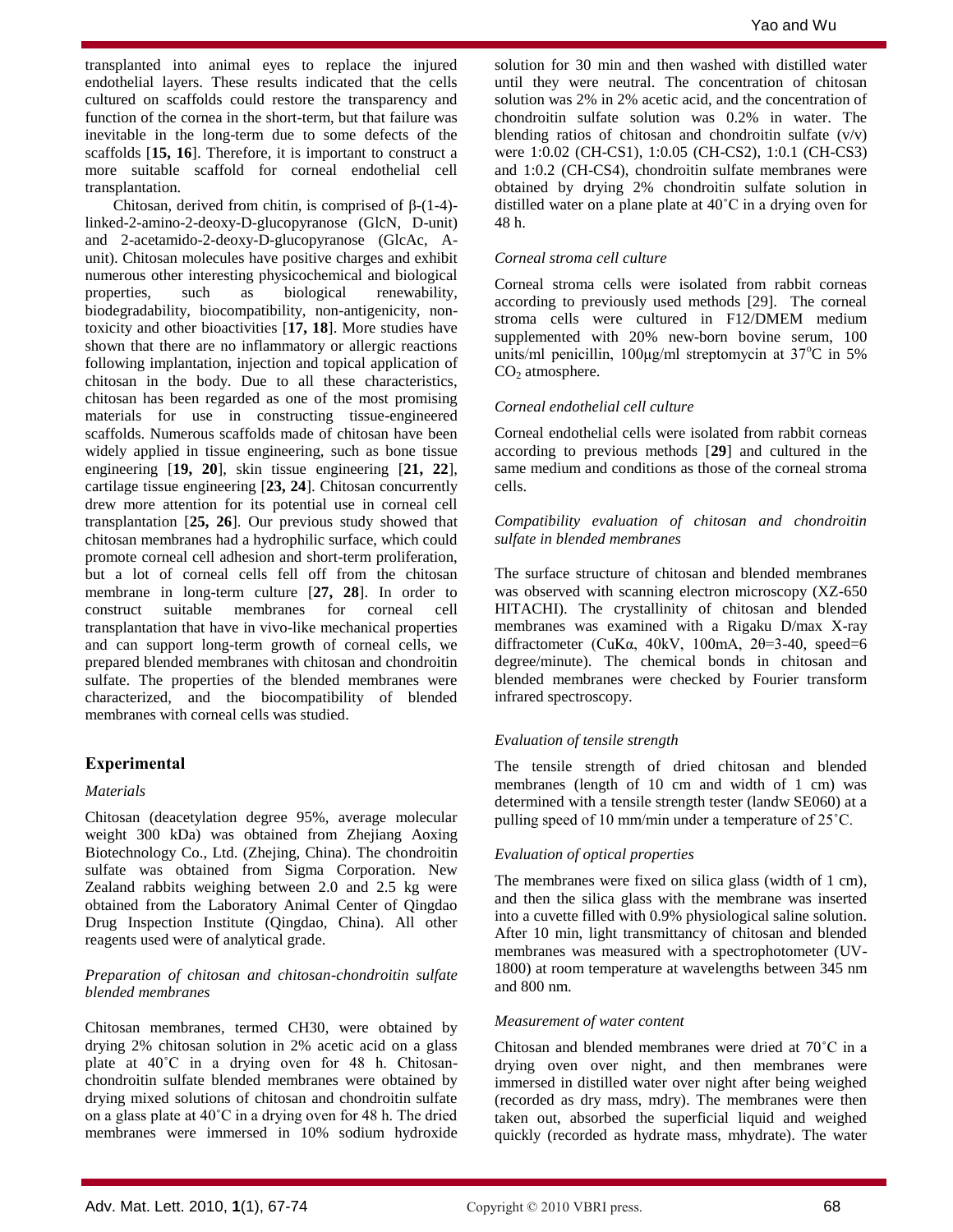Research ArticleAdv. Mat. Lett. 2010, **1**(1), 67-74 *A*DVANCED *M*ATERIALS *Letters*

content of the membranes was defined as: [(mhydratemdry)/mhydrate]  $\times$  100%.

*Measurement of permeability to small molecular compounds*

Chitosan and blended membranes were fixed between the diffusion chamber (with 1% glucose, 0.05% tryptophan, 0.9% NaCl in distilled water) and receptor chamber (distilled water), and both chambers were mixed by an electromagnetic stirrer. The concentration of the tested compounds in the receptor chamber was checked after diffusion for 3, 6, 12, 24, 48, 96, 192 and 288 h using the 3,5-dinitrosalicylic acid method for glucose, ultraviolet absorption method for tryptophan and electric conductivity method for NaCl. The permeability values were calculated according to previous methods [**30**].

# *Corneal stroma cell attachment tes*t

All membranes were immersed in 0.9% physiological saline solution and sterilized with a moist heat sterilization method for 20 min. The sterile chitosan and blended membranes were attached on the cell culture plate. After corneal stroma cells were seeded onto the surface of different membranes  $(5 \times 10^5 \text{ cells/ml})$  for 30 min, 0.5 ml medium was added to each culture plate, and the cells were incubated for 6 h. Then, a 3-(4, 5-dimethylthiazol-2-yl)-2, 5-diphenyl tetrazolium bromide (MTT) test was carried out to quantify the viability of the cells that adhered to the chitosan and blended membranes. The percentage of cells adhering on the culture plate was regarded as 100%. The percentage of cells adhering on chitosan and blended membranes was calculated compared to the control.

# *The test of Lactate Dehydrogenase (LDH) activities secreted by corneal stroma cells*

After the corneal stroma cells were seeded on the surface of chitosan and blended membranes and cultured for 24 h, the activities of LDH in the medium were tested with an LDH assay kit (Nanjing University, China).

# *Corneal stroma cell proliferation test*

Blended and chitosan membranes were attached on the bottom of the cell culture plate. Corneal stroma cells were subsequently seeded onto the surface of different membranes at a density of  $5 \times 10^4$  cells/ml and cultured. Then, a MTT test was performed to test cell proliferation on the different membrane surfaces after culture periods of 1, 3, 8 and 16 days.

# *The measurement of protein secreted by corneal stroma cells*

After the corneal stroma cells were cultured on the surfaces of different membranes for 24, 72 and 192 h, the protein content in the culture medium was tested by the Coomassie brilliant blue method. The medium was renewed 24 h before the test each time.

# *Morphological observation of corneal stroma cells*

After cells were seeded on the surface of different membranes, cell morphology was observed under an invert phase contrast microscope. After 36 hours and 6 days of culture, all membranes with cells were fixed with 3% glutaraldehyde in a phosphate buffer (pH 7.4) for 2 hours and then washed with phosphate buffer for 30 minutes. The samples were osmicated in 1% OsO<sub>4</sub> for one hour and washed again. After dehydration in graded serious of ethanol, the samples were dried in a critical point dryer. After sputter coating samples with gold/palladium, the samples were observed with scanning electron microscopy (Hitachi XZ650).

# *Morphological observation of corneal endothelial cells*

According to the above experimental results, CH-CS3 was selected as the optimal scaffold for corneal endothelial cell culture. Corneal endothelial cells were seeded on the surfaces of CH-CS3 and cultured for 72 h or 30 days. CH-CS3 scaffolds with cells were treated by the method described above and observed with scanning electron microscopy.

 After 30 days of culture, a confluent endothelial cell monolayer formed. CH-CS3 with cells were fixed with 2.5% glutaraldehyde, washed with phosphate buffer, osmicated in  $1\%$  OsO<sub>4</sub> and washed again as described above. After dehydration in graded series of acetone, the samples were soaked and embedded with Epon-812 epoxide resin, longitudinally cut with an ultramicrotome, electron-stained with uranyl acetate-lead citrate and examined with a transmission electron microscope (H-600).

### *Statistical analysis*

The experiments were performed in quintuplicate (n=5) unless otherwise specified. The data were analyzed using paired and unpaired t-tests with SPSS. P  $\leq 0.05$  was considered statistically significant difference;  $P \le 0.01$  was selected as a statistically extremely significant difference.

# **Results and discussion**

*The compatibility of chitosan and chondroitin sulfate in blended membranes*

Compatibility between different compositions is critical to the homogeneous structure of blended membranes, and the homogeneous structure is very important for the character and function of membranes. The compatibility of chitosan and chondroitin sulfate in blended membranes was evaluated by the differences in surface structure, crystallinity and chemical bonds of chitosan and blended membranes. The surface structures of chitosan membrane and the blended membrane CH-CS3 are shown in **Fig. 1** as typical examples. A fibriform structure was observed on the surface of chitosan membranes, but there was no such structure observed on the surface of blended membranes. Compared to that of the chitosan membrane, the surface of the blended membranes was more homogeneous, and there was no evident macroscopic phase separation phenomenon. It could therefore be concluded that chondroitin sulfate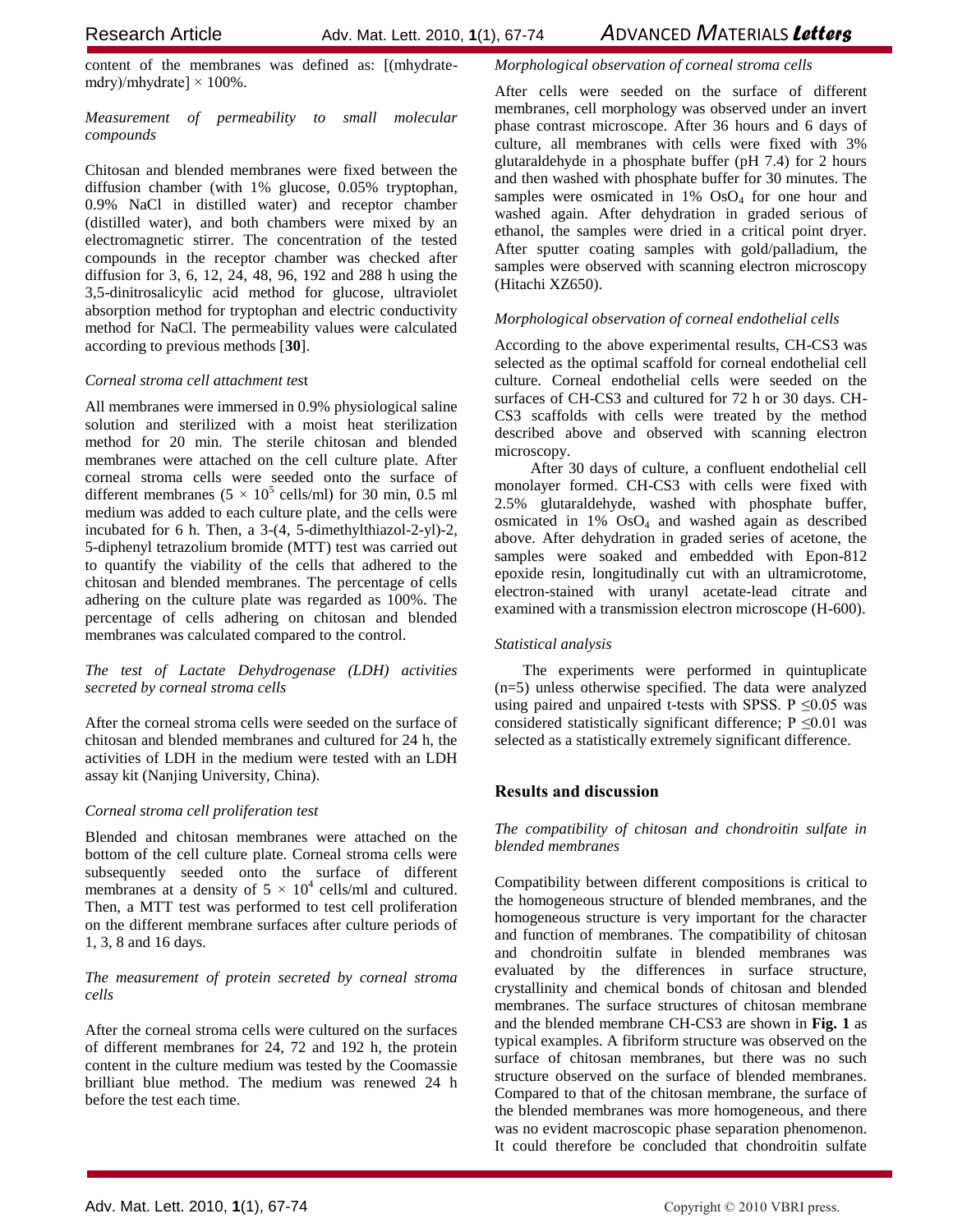could improve the homogeneous structure of the blended membranes.



**Fig. 1.** SEM micrograph of surface structure of chitosan membrane (CH30) and chitosan-chondroitin sulfate blended membrane (CH-CS3). CH30: chitosan membrane with molecular weight of 300 KDa (×2000), CH-CS3: chitosan-chondroitin sulfate blended membrane (1:0.1)  $(x2000)$ .

Chitosan is a kind of crystalline macromolecule with crystallization peaks at the degrees of 10.50, 15.00 and 20.50, whereas chondroitin sulfate is a macromolecule without crystallization. As shown in **Fig. 2** and **Table 1**, the crystallization degree of chitosan-chondroitin sulfate blended membranes was higher than that of chitosan membranes, and the highest crystallization degree was obtained at the blending ratio of 1:0.05 (CH-CS2). It could be concluded that chondroitin sulfate could increase the crystallization degree of the blended membranes, and a regular arrangement of chitosan in the membranes was favored.



**Fig. 2.** X-ray diffraction pattern of chitosan and different chitosanchondroitin sulfate blended membranes. A: chondroitin sulfate membrane, B: chitosan-chondroitin sulfate blended membrane (CH-CS1, 1:0.02), C: chitosan-chondroitin sulfate blended membrane (CH-CS2, 1:0.05), D: chitosan-chondroitin sulfate blended membrane (CH-CS3, 1:0.1), E: chitosan-chondroitin sulfate blended membrane (CH-CS4, 1:0. 2), F: chitosan membrane with molecular weight of 300 kDa.

IR spectrums of chitosan and blended membranes are shown in **Fig. 3**. Compared to that of chitosan membranes, there was no new absorption peak observed in the IR spectrum of blended membranes. In other words, there was no chemical reaction between chitosan and chondroitin sulfate in the blended membranes.

All the above results indicated that chitosan could be compatible with chondroitin sulfate in blended membranes, and chondroitin sulfate could make chitosan molecular arrays regularly, which caused the blended membranes to have a homogeneous structure and show high crystallinity.

**Table 1.** Crystallization of chitosan and chitosan-chondroitin sulfate blended membranes.

| <b>Membranes</b>   | Peak at<br>10.50<br>degree | Peak at<br>15.00<br>degree | Peak at<br>20.50<br>degree | Crystallinity |
|--------------------|----------------------------|----------------------------|----------------------------|---------------|
| CH30               | 881                        | 1491                       | 2562                       | 28.00%        |
| $CH-CS1$           | 2104                       | 3645                       | 4208                       | 31.30%        |
| CH-CS <sub>2</sub> | 2030                       | 3728                       | 4265                       | 39.10%        |
| CH-CS3             | 1650                       | 3004                       | 3675                       | 34.70%        |
| CH-CS4             | 1168                       | 2298                       | 3481                       | 31.96%        |





**Fig. 3.** IR spectrum of chitosan chitosan-chondroitin sulfate blended membranes. A: chondroitin sulfate membrane, B: chitosan membrane with molecular weight of 300 KDa, C: chitosan-chondroitin sulfate blended membrane (CH-CS1, 1:0.02), D: chitosan-chondroitin sulfate. blended membrane (CH-CS2, 1:0.05), E: chitosan-chondroitin sulfate blended membrane (CH-CS3, 1:0.1), F: chitosan-chondroitin sulfate blended membrane (CH-CS4, 1:0.2).

**Table 2.** Mechanical property and water content of chitosan and chitosanchondroitin sulfate blended membranes.

| Membranes          | Tensile strength<br>(MPa) | Water content<br>(% ) |
|--------------------|---------------------------|-----------------------|
| CH <sub>30</sub>   | $20.42 \pm 1.23$          | $87.78 \pm 3.45$      |
| $CH-CS1$           | $25.51 \pm 1.54$          | $78.40 \pm 3.06$      |
| CH-CS <sub>2</sub> | $17.79 \pm 1.09$          | 59.24±2.78            |
| CH-CS3             | $17.16 \pm 1.12$          | $69.65 \pm 2.89$      |
| CH-CS4             | $24.74 \pm 1.67$          | 73.98±3.16            |

Note: CH30: chitosan membrane with molecular weight of 300 kDa; CH-CS1, CH-CS2, CH-CS3 and CH-CS4 represent chitosan-chondroitin sulfate blended membranes with blending ratio of 1:0.02, 1:0.05,1:0.1and 1:0.2, respectively.

#### *Tensile strength*

The tensile strength of chitosan and blended membranes is shown in **Table 2**. The tensile strength of dry blended membranes changed with the changing ratio of chondroitin sulfate in an interesting way. The tensile strengths of blended membranes CH-CS1 and CH-CS4 were much higher than those of chitosan membranes, but the tensile strengths of blended membranes CH-CS2 and CH-CS3 were lower than those of chitosan membranes. These varying tendencies are contrary to those associated with crystallinity, perhaps due to the rearrangement of chitosan molecules by blending of chondroitin sulfate.

### *Optical properties*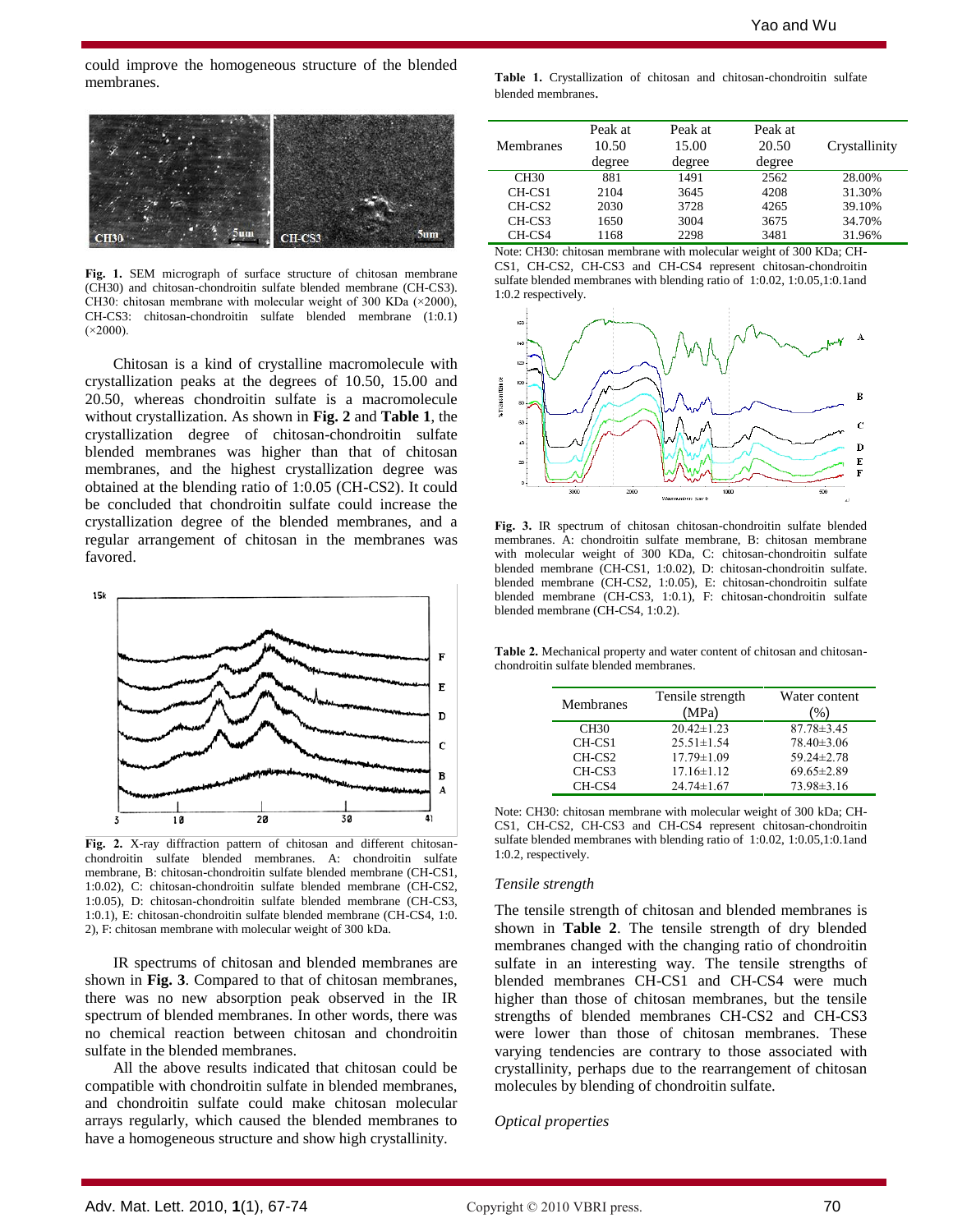As shown in **Fig. 4**, chitosan and blended membranes were optically transparent at all wavelengths of visible light, and the maximal transparency was observed at 700 nm. The transparency of all blended membranes was higher than that of the chitosan membrane, and the maximum transparency was obtained when the blending ratio of chitosan and chondroitin sulfate was 1:0.2 (CH-CS4). This result indicated that chondroitin sulfate could improve the transparency of the blended membranes, perhaps due to the regular rearrangement of chitosan molecules and the homogeneous structure of blended membranes.



 $-\Delta$  CH30  $-\blacksquare$  CH-CS1  $-\blacktriangle$  CH-CS2  $-$  O CH-CS3  $-\Join$  CH-CS4

**Fig. 4.** Transmittancy of chitosan and chitosan-chondroitin sulfate blend membranes. CH30: chitosan membrane with molecular weight of 300 KDa; CH-CS1, CH-CS2, CH-CS3 and CH-CS4 represent chitosanchondroitin sulfate blended membranes with blending ratio of 1:0.02, 1:0.05, 1:0.1 and 1:0.2, respectively.

#### *Water content*

The water contents of chitosan and blended membranes are shown in **Table 2**. Water contents of blended membranes were lower than those of chitosan membranes, and the lowest water content was observed in CH-CS2. This was in accordance with the results of crystallization degree detection. These results could perhaps be explained as being due to the stronger interaction between the two molecules and the more regular array of the molecules at this blending ratio. When the blending ratio of chondroitin sulfate was more than 1:0.05, the chondroitin sulfate molecule played a primary role in the characteristics of the blended membranes and caused the trends in the characteristics to reverse directions.

#### *Permeability to small molecular compounds*

The permeability of chitosan and blended membranes to the small molecular compounds (glucose, tryptophan, NaCl) is shown in **Table 3**. The effect of chondroitin sulfate on the permeability of the blended membranes was relative to the membrane structure, molecular size and the interaction between molecules and membranes. Chondroitin sulfate increased the permeability of blended membranes to

glucose and tryptophan, but for NaCl, the highest diffusivity was obtained when the blending ratio was 1:0.05.



**Fig. 5.** Attachment of corneal stroma cells on chitosan and chitosanchondroitin sulfate blended membranes (t-test). control: culture plate; CH30: chitosan membrane with molecular weight of 300 KDa; CH-CS1, CH-CS2, CH-CS3 and CH-CS4 represent chitosan-chondroitin sulfate blended membranes with blending ratio of 1:0.02, 1:0.05,1:0.1and 1:0.2 respectively . a: P<0.05, b: P<0.01, compared with chitosan membranes.

### *Corneal stroma cell attachment rate*

The attachment rate on the cell culture plate was used as the control, and the results of corneal stroma cells attaching on the chitosan and blended membranes are shown in **Fig. 5**. The attachment rates of corneal stroma cells on the blended membranes (66.68% for CH-CS1, 65.18% for CH-CS2, 77.11% for CH-CS3 and 77.41% for CH-CS4) were lower than those of the control but were higher than those of cells on chitosan membranes (59.26%). The attachment rate increased with the content of chondroitin sulfate increasing in the blended membranes within the blending ratio of 1:0.2. It could therefore be concluded that chondroitin sulfate can promote corneal stroma cell attachment on the blended membranes.



**Fig. 6.** LDH activities in the medium after culturing corneal stroma cells on chitosan and chitosan-chondroitin sulfate blended membranes for 24 h. CH30: chitosan membrane with molecular weight of 300 KDa; CH-CS1, CH-CS2, CH-CS3 and CH-CS4 represent chitosan-chondroitin sulfate blended membranes with blending ratio of 1:0.02, 1:0.05,1:0.1 and 1:0.2 respectively, \* P<0.01, compared with CH30 (t-test).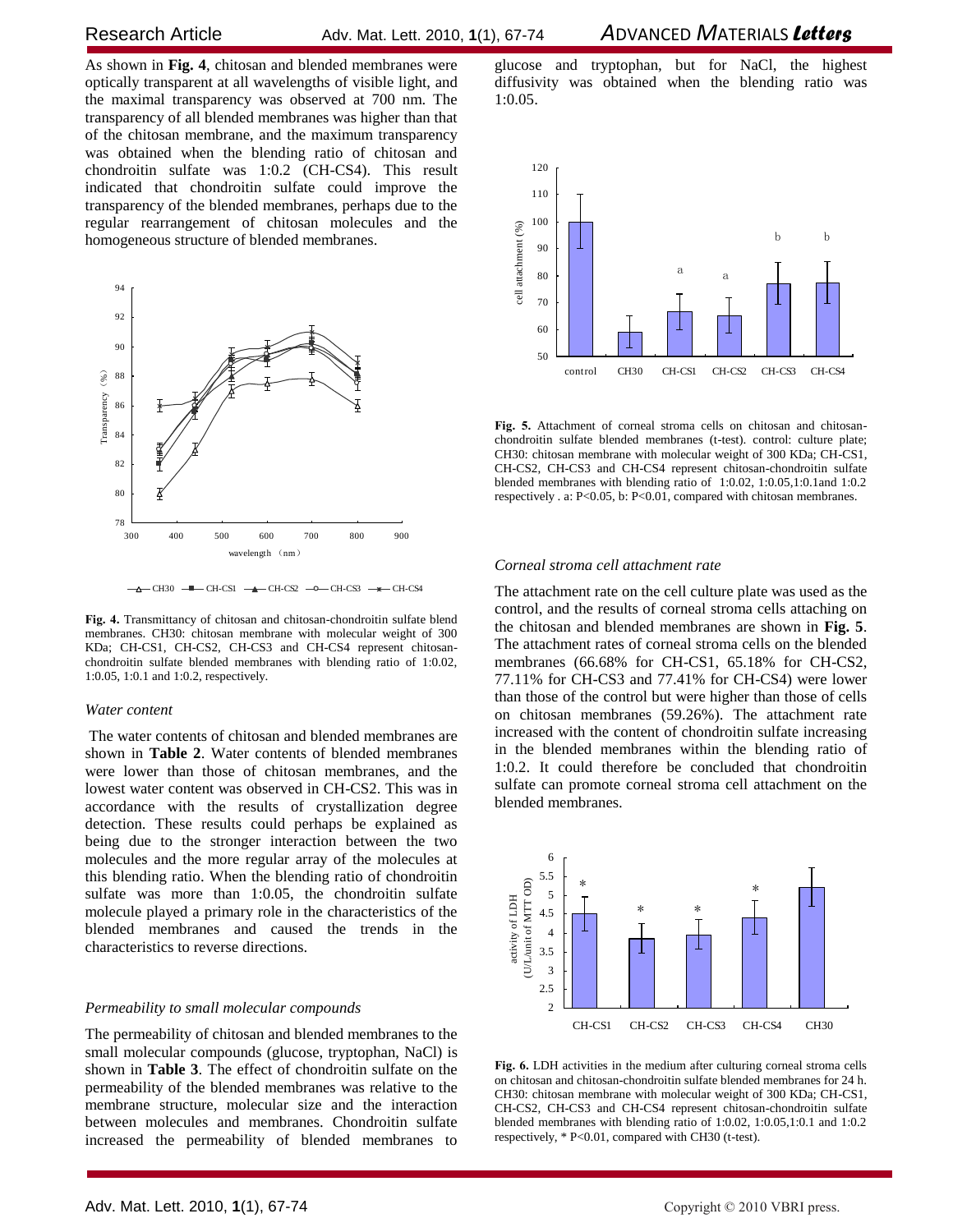### *The activities of Lactate Dehydrogenase (LDH) secreted by corneal stroma cells*

The activities of LDH in the culture medium of corneal stroma cells cultured on chitosan and blended membranes are shown in **Fig. 6**. Compared to the cells on the blended membranes, cells on the chitosan membrane secreted more LDH. It could be presumed that chondroitin sulfate could improve the compatibility of corneal stroma cells with chitosan and reduce the injury of chitosan membranes to corneal stroma cells. When the blending ratio was less than 1:0.1, the activities of LDH decreased with the content of chondroitin sulfate increasing in the blended membranes. However, the activities of LDH increased when the blending ratio exceeded 1:0.1. Thus, the content of chondroitin sulfate should be controlled at a proper ratio. The blended membranes with too much chondroitin sulfate were also harmful to cells.



**Fig. 7.** Proliferation curves of corneal stroma cells cultured on chitosan and chitosan-chondroitin sulfate blended membranes. control: culture plate; CH30: chitosan membrane with molecular weight of 300 kDa; CH-CS1, CH-CS2, CH-CS3 and CH-CS4 represent chitosan-chondroitin sulfate blended membranes with blending ratio of 1:0.02, 1:0.05,1:0.1and 1:0.2, respectively .

#### *Corneal stroma cell proliferation*

**Fig. 7** shows the growth curve of corneal stroma cells on chitosan and blended membranes. Reproductive activity of corneal stroma cells on blended membranes was better than that of the cells on chitosan membranes, and the reproductive activity of cells increased with the content of chondroitin sulfate increasing in the blended membranes. The best cellular reproductive activity was observed on CH-CS3 scaffolds. Reproductive activities decreased when the chondroitin sulfate blending ratio exceeded 1:0.1, in accordance with the LDH activities.

### *The protein secreted by corneal stroma cells*

The effect of different membranes on the protein secreted by corneal stroma cells is shown in **Fig. 8**. In the initial growing stage on the membranes, the cells metabolized

vigorously and the protein was synthesized quickly. As the culture time increased, the protein secreted by the cells diminished, perhaps due to the growth rate becoming slower as the number of cells increased. The metabolic activities of cells on CH-CS1 and CH-CS2 were more vigorous than those of cells on the chitosan membrane, but the protein synthesis speed by the cells on CH-CS4 was lower than that of cells on chitosan membranes. This indicated that the blended membrane could accelerate cell growth, but too much chondroitin sulfate blended membrane could also slow cell growth. This was in accordance with the results of cell adhesion, cell proliferation and LDH activity experiments.



**Fig. 8.** Protein synthesized by corneal stroma cells after cultured on chitosan and chitosan-chondroitin sulfate blended membranes for 24, 72 and 192 h. CH30: chitosan membrane with molecular weight of 300 kDa; CH-CS1, CH-CS2, CH-CS3 and CH-CS4 represent chitosan-chondroitin sulfate blended membranes with blending ratio of 1:0.02, 1:0.05, 1:0.1 and 1:0.2, respectively.

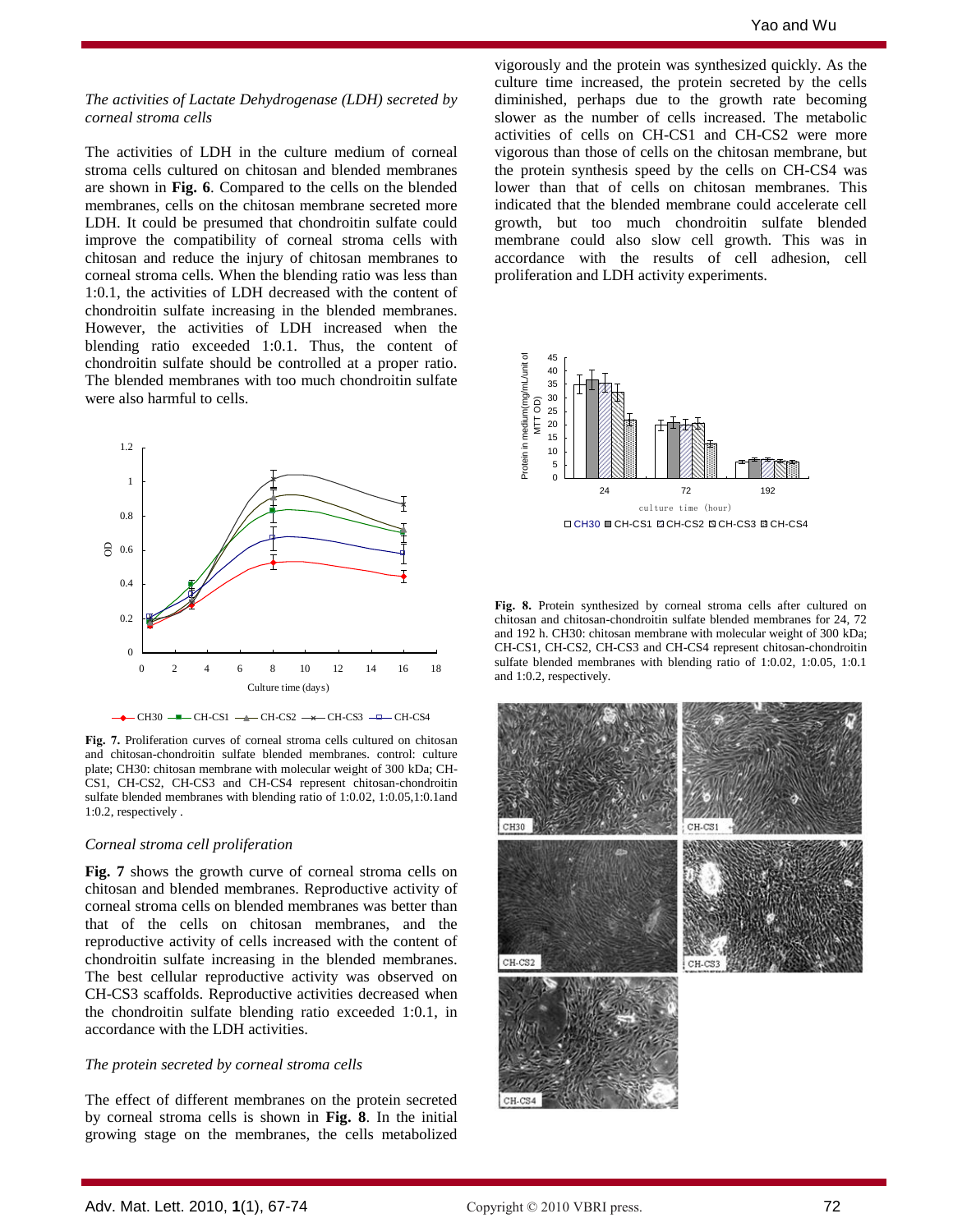**Fig. 9.** Status of corneal stroma cells after cultured on chitosan and chitosan-chondroitin sulfate blended membranes for 6 days (×20).CH30: chitosan membrane with molecular weight of 300 KDa; CH-CS1, CH-CS2, CH-CS3 and CH-CS4 represent chitosan-chondroitin sulfate blended membranes with blending ratio of 1:0.02, 1:0.05,1:0.1 and 1:0.2, respectively.

# *Corneal stroma cell morphology*

The growth status of cells on chitosan and blended membranes was observed under an inverted microscope. Cells could attach on different membranes, and they were full, polygonal or rhombic. During the culture process, the cells exhibited a fibriform shape, long and narrow. **Fig. 9** shows the morphology of corneal stroma cells after six days seeded on different membranes. It was clear that cells on CH-CS1, CH-CS2 and CH-CS3 scaffolds had formed confluent monolayers, and that the growth pattern was vorticose, but cells on chitosan membranes and CH-CS4 scaffolds could not form confluent monolayers as the cell density was lower. In the SEM photograph shown in **Fig. 10**, it is clear that when the cell density was lower, corneal stroma cells formed many pseudopods on the surface of the membranes, the compatibility between cell and membrane was good, and the interface between pseudopod and membrane was clear. After six days of the cells being seeded on the membranes, the cells formed confluent monolayers and many root-like pseudopods stretched out from the cell surfaces.



**Fig. 10.** Status of corneal stroma cells cultured on CH-CS3 examined by scanning electron microscopy. CH-CS3: chitosan-chondroitin sulfate blended membrane with blending ratio of 1:0.1; A : cultured for 36 h  $(\times 1000)$ , B: cultured for 6 days  $(\times 350)$ .



**Fig. 11.** Status of corneal endothelial cells on CH-CS3 examined by scanning electron microscopic. CH-CS3: chitosan-chondroitin sulfate blended membrane with blending ratio of 1:0.1; A: cultured for 72 h (×1000), B: cultured for 30 days (×400).

# *Corneal endothelial cell morphology*

All above results indicated that CH-CS3 (blending ratio of chitosan and chondroitin sulfate was 1:0.1) displayed better characteristics, so CH-CS3 was used as a scaffold to culture corneal endothelial cells in this study. The growing status of corneal endothelial cells on CH-CS3 was observed under a scanning electron microscope, and the representative result is shown in **Fig. 11**. After 72 h of culture, the cell shapes were deplanate and abundant microvilli were observed on the cellular membranes. At the interface of cells and blending membranes, many pseudopods were observed, which grew into the membrane (**Fig. 11A**). After 30 days of culture, a confluent monolayer was formed and the cell shape became elliptical or polygonal, with some cells even shaped hexagonally as they are in vivo. The cells arranged compactly, and no vacuoles were observed at the junction of cells. Many microvilli were observed on the cellular membrane (**Fig. 11B**) just as is the case of normal corneal endothelial cells in vivo. These results indicated that corneal endothelial cells could grow well on CH-CS3 and had similar structure as normal cells in vivo.



**Fig. 12.** Attachment of corneal endothelial cells on CH-CS3 examined with a transmission electron microscope. M: CH-CS3 blended membrane, Cell: corneal endothelial cells on CH-CS3 blended membrane, A: Microfilament stretching cross plasma membrane, B: adhesive substance secreted into the gap between cell and CH-CS3 membrane by cell, C: adhesive substance outside of the cellular membrane, D: junction between cell and CH-CS3 membrane, E: hemidesmosomes structure, F: protein structure secreted on CH-CS3 membrane by cell.

The interaction of endothelial cells and CH-CS3 was observed under a transmission electron microscope. As shown in **Fig. 12**, the structure of the cellular membrane where cells attached to the blended membrane was blurry, perhaps due to the vigorous secretary activity of the cellular membrane. Some discontinuous space (<50 nm) was observed between the cells and blended membrane, and the space was filled with an adhesive substance secreted by cells (**Fig. 12B**), which enhanced the attachment of the endothelial cells on CH-CS3. Some cellular membranes attached to CH-CS3 so tightly that no space was observed, and the outline between cellular membrane and CH-CS3 was undistinguishable (**Fig. 12D**). Many discontinuous